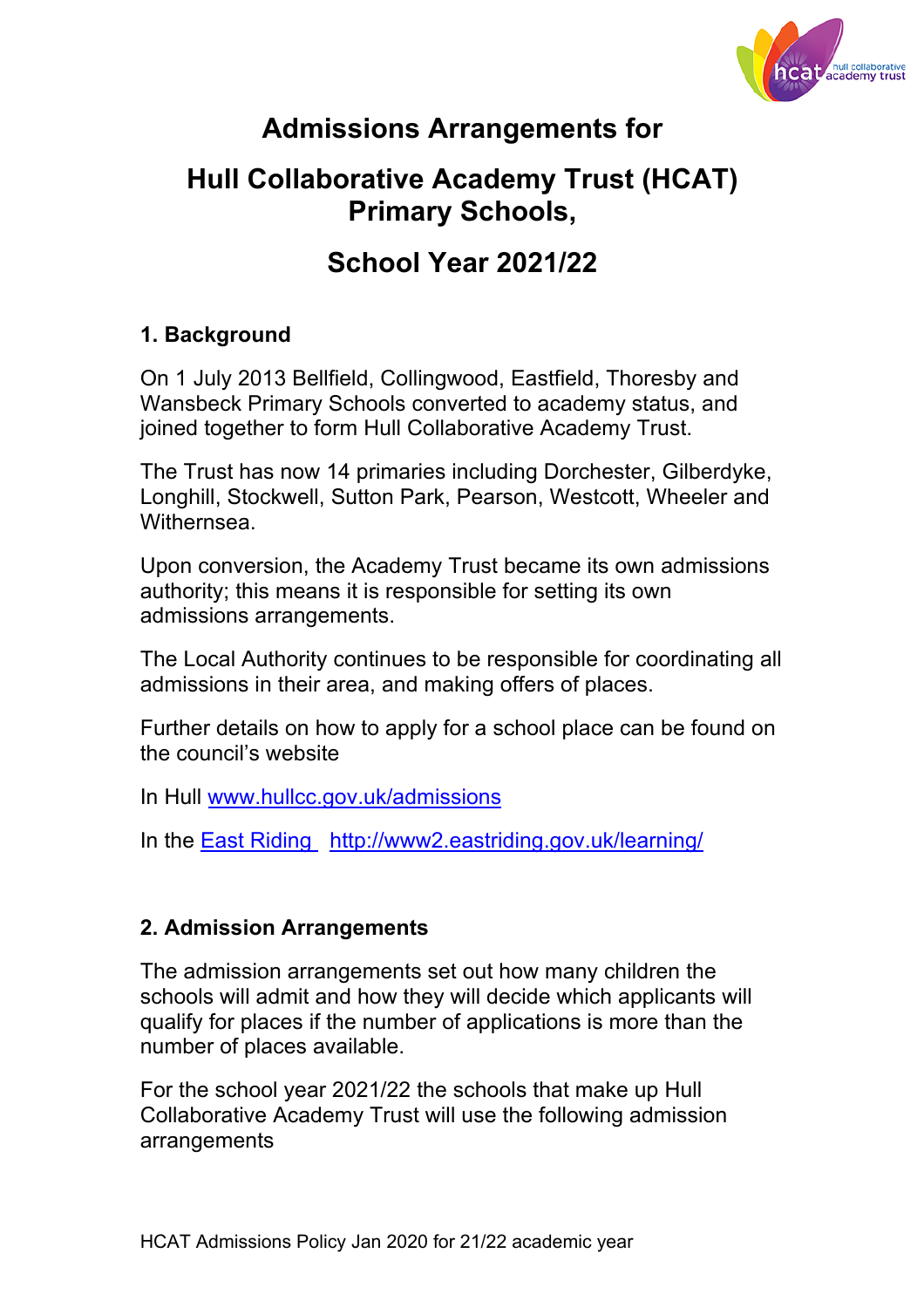

Applications for pupils having statements of special educational needs, (EHC plan) will be dealt with in accordance with the Code of Practice on Special Educational Needs.

Where a school is named in a child's statement following consultation with the Head and Governors, the governing body are required to admit the pupil.

If there are less applications than places available, all applicants will be allocated a place.

Applications by parents of children who wish to defer their child's admission until the following year will be assessed on a case by case basis by each school.

After the allocation of statemented/EHC Plan pupils, where the number of applications is greater than the remaining places the following criteria will be applied in the order set out below:

- **1. Children in public care at the time when preferences are expressed and who are still in public care at the time of their admission to school, and those who have been previously looked after** *(see note (i))*
- **2. Having a brother or sister who will be attending the school at the expected time of admission and resident in the catchment area of the school.** *(see notes (ii) and (iii))*
- *3.* **Having a brother or sister who will be attending the school at the expected time of admission but not a resident in the catchment area of the school.** *(see note (ii))*
- **4. Having attended a HCAT Primary School nursery (Foundation One) for at least the three terms prior to admission into the reception class (Foundation Two).**
- *5.* **A resident in the catchment area of the school, but not having a brother or sister who will be attending the school at the expected time of admission and** *(see note ii)*
- *6.* **A child whose parent is a member of staff at the school. (***see note v)*
- **7. Geographical, with priority being given to those living nearest to the school.** *(see note (iv))*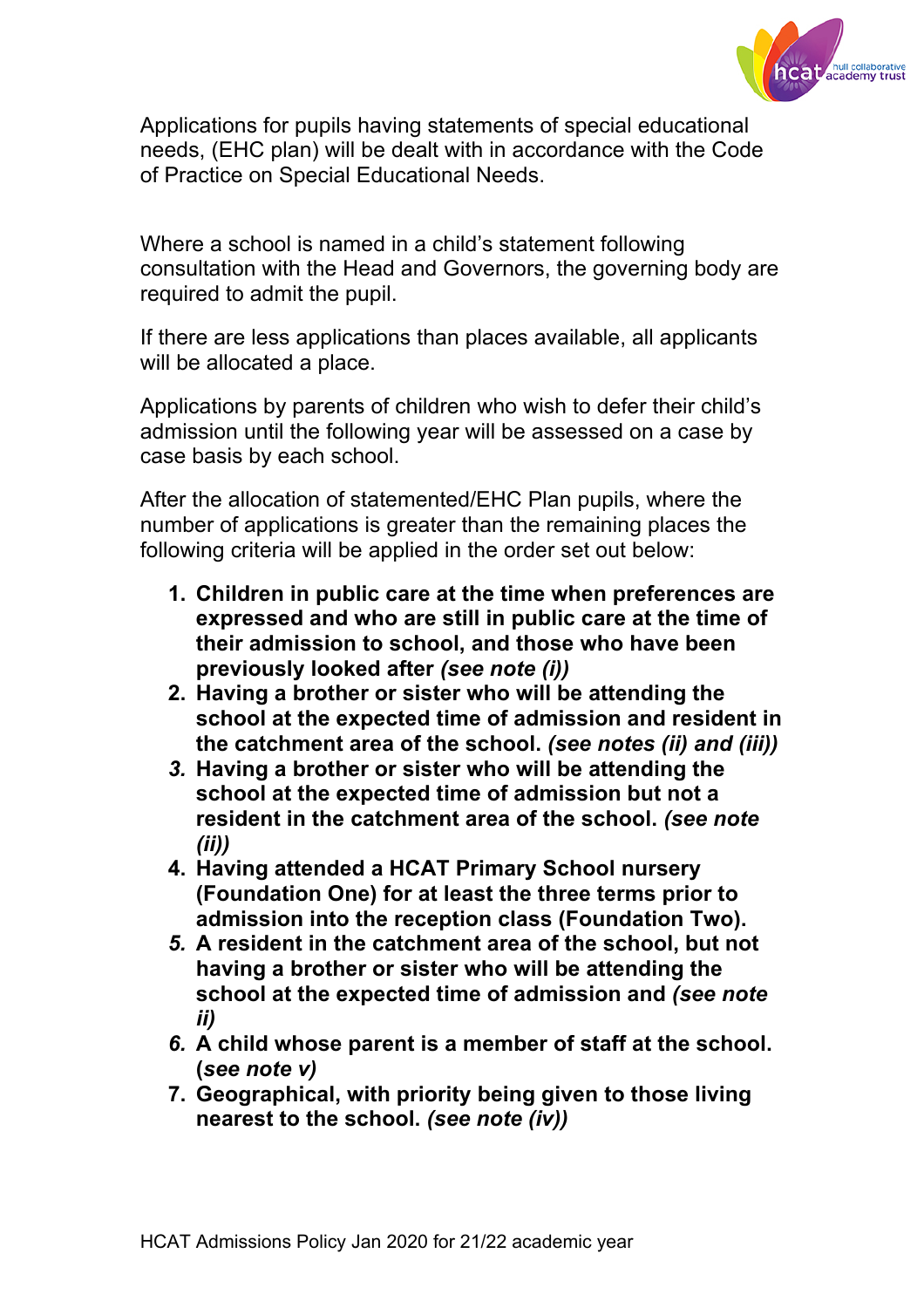

**Criteria 7 will be used as a tie-breaker for other criteria if, after the allocation of statemented/EHC Plan and looked after children the school is full, from within any of the other admission criteria.** 

### **Notes**

(i) The highest priority must be given to looked after children  $<sup>1</sup>$  and</sup> children who were looked after, but ceased to be so because they were adopted  $2$  (or became subject to a residence order $3$  or special guardianship order <sup>4</sup>). Further references to previously looked after children in the Code means children who were adopted (or subject to residence orders or special guardianship orders) immediately following having been looked after.

- 1. A 'looked after child' is a child who is (a) in the care of a local authority, or (b) being provided with accommodation by a local authority in the exercise of their social services function (see the definition in section 22(1) of the Children Act 1989)
- 2. Under the terms of the Adoption and Children Act 2002. See section 46 (adoption orders)
- 3. Under the terms of the Children Act 1989. See section 8 which defines a 'residence order' as an order settling the arrangements to be made as to the person with whom the child is to live
- 4. See section 14A of the Children Act 1989 which defines a 'special guardianship order' as an order.
- 5. This includes children who have been in state care outside England and have been adopted. State Care includes those looked after by a public authority, a religious organisation or another provider of care whose sole purpose is to benefit society. The care may have been provided in orphanages or other settings.

(ii) Brothers and sisters include children with the same natural parents living at the same address children with the same natural parents living at different addresses (e.g. due to separation of natural parents) half- brothers/sisters living at the same address step – brothers/sisters living at the same address - children living as part of the same family unit with their parents/guardians at the same address.

(iii) Residence is defined as the normal family address where the child resides. The qualification date is the closing date for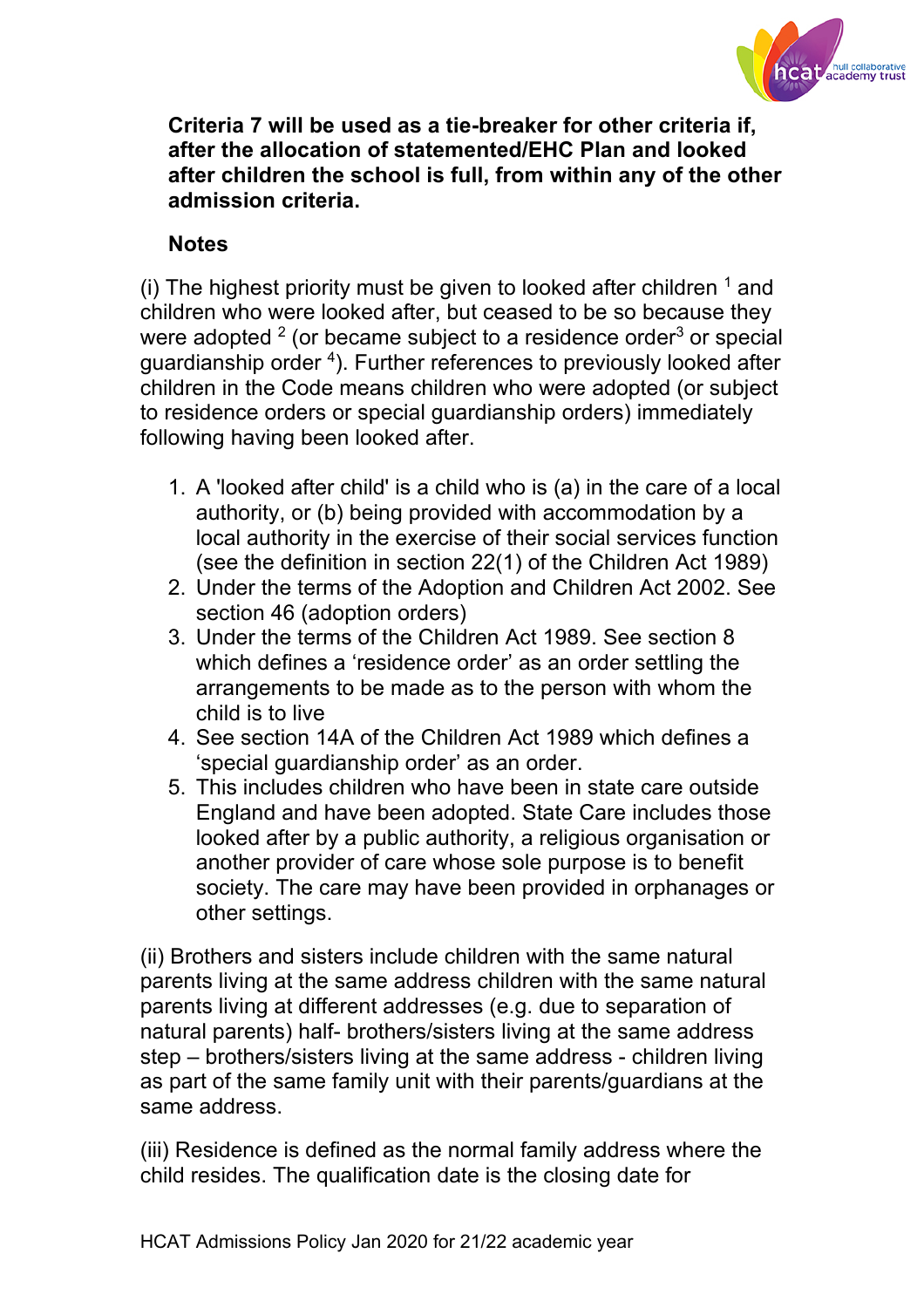

applications under the coordinated admissions scheme. (Where families change normal address after the closing date but before the allocation process has finished this can be considered under the review procedure). See catchment area map for community schools.

Where parents live at separate addresses and have joint custody, the address used will be the one where the child spends the main part of the school week (i.e. Sunday night to Thursday night inclusive). Childcare arrangements involving relatives' addresses do not qualify as normal family addresses for this purpose unless there is a court Residence Order in place.

(iv) The measurement of distance is the shortest available safe route for pedestrians along footpaths, using footpaths alongside roads marked on the current street map of the City. Front entrance of home property (residence) to main entrance of school site is used.

Crown servants Paragraph 2.18 of the School Admissions Code requires that for families of UK service personnel with a confirmed posting to their area or Crown servants returning from overseas to live in that area, admission authorities must allocate a school place in advance of their move, provided their application is accompanied by an official letter declaring a relocation date and unit address or quartering address

(v) Where the member of staff has been employed at the school for two or more years at the time at which the application for admission to the school is made, **or** the member of staff is recruited to fill a vacant post for which there is a demonstrable skill shortage